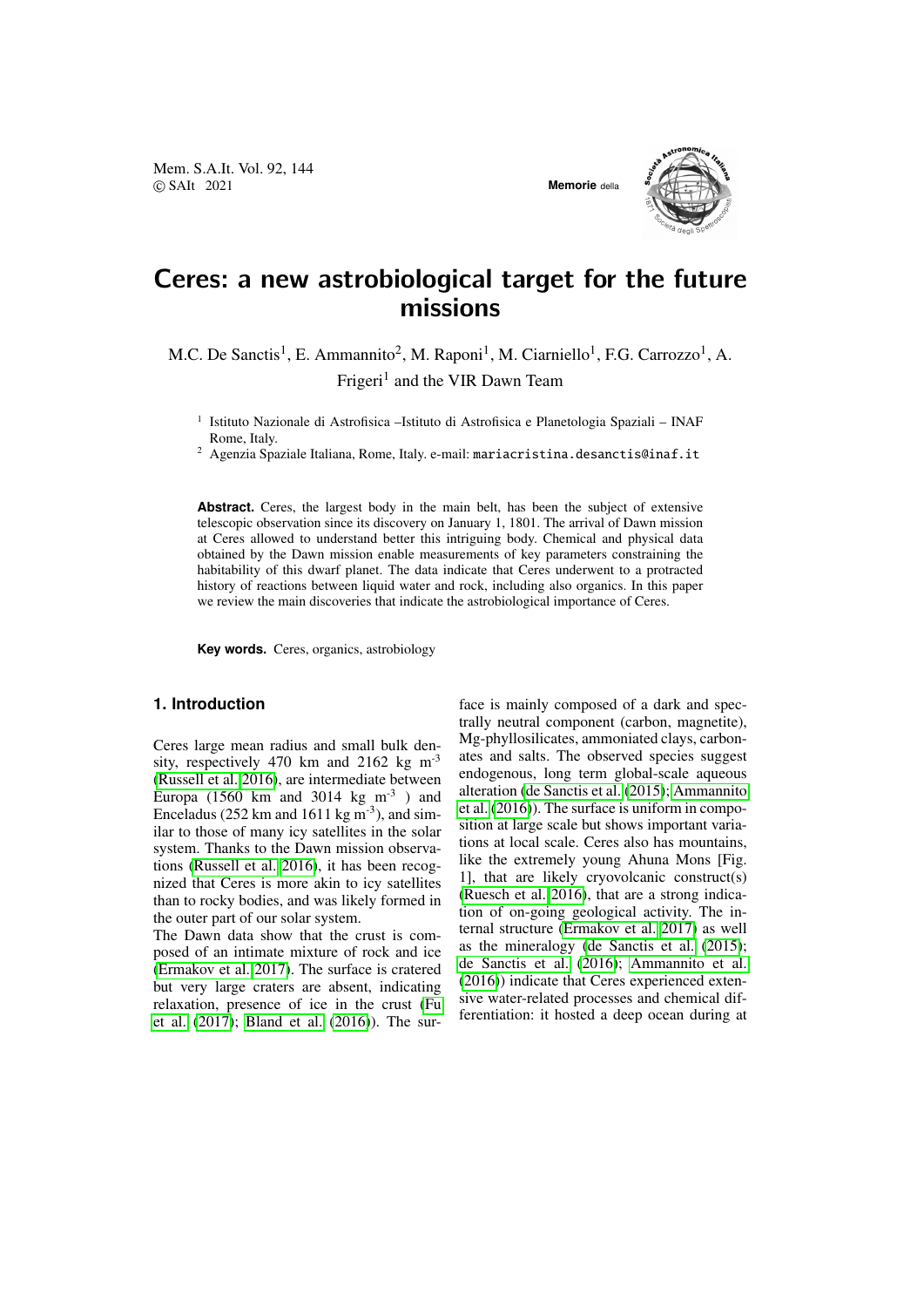least part of its history and there are indications of present fluid circulation and liquid reservoires [\(De Sanctis et al.](#page-3-8) [\(2020\)](#page-3-8); [Raymond et al.](#page-3-9) [\(2020\)](#page-3-9)).

#### **2. Key observational evidence defining the habitability**

In this section, we report observational evidence derived by the available data and models of Ceres, for each of the "ingredients" defining the habitability of a planetary body.

#### 2.1. Water and early ocean

Gravity and topography data indicate Ceres' interior structure consist of a rocky mantle with a density of  $2400 \text{ kg m}^{-3}$  and a water-rich, 40-km thick crust with a density of 1300 kg  $m<sup>-3</sup>$ . The low crustal density should imply a large fraction of water ice (that have been about 40% water ice) and void space by volume [\(Bland et al. 2016\)](#page-3-3). Several observations and models indicate that the crust contains salts and/or clathrates [\(Bland et al.](#page-3-3) [\(2016\)](#page-3-3); [Fu](#page-3-2) [et al.](#page-3-2) [\(2017\)](#page-3-2)) consistent with simulations of the freezing of Ceres' early ocean [\(Castillo-](#page-3-10)[Rogez et al. 2018\)](#page-3-10). The globally distributed hydrated silicate material found on Ceres' surface [\(Ammannito et al. 2016\)](#page-3-5) requires formation in warm and abundant liquid [\(Castillo-Rogez](#page-3-10) [et al. 2018\)](#page-3-10).

Water ice has been detected in relatively small areas of Ceres' surface [\(Combe et al.](#page-3-11) [\(2016\)](#page-3-11); [Raponi et al.](#page-3-12) [\(2018\)](#page-3-12)), and since ice is not stable on Ceres' surface except in the polar regions, these ice patches must represent relatively recent exposures. Landslides and lobate flows are evident on Ceres surface and indicate the presence of water ice in immediate subsurface as reported by GRaND instrument, indicating the presence of a global subsurface water ice table few decimeters beneath the surface at latitudes greater than 45º [\(Prettyman et al. 2017\)](#page-3-13).

### 2.2. Composition

Dawn observations demonstrate that Ceres' material has been processed by liquid water in an early global ocean [\(de Sanctis et al.](#page-3-4) [\(2015\)](#page-3-4); [Ammannito et al.](#page-3-5) [\(2016\)](#page-3-5); [Prettyman](#page-3-13) [et al.](#page-3-13) [\(2017\)](#page-3-13)), resulting in minerals that are the results of the aqueous alteration. The spectral data acquired by VIR spectrometer indicate the presence of ammonium-bearing phyllosilicates, magnesium-bearing phyllosilicates, carbonates, and a dark, spectrally featureless component whose nature is not fully constrained [\(de Sanctis et al. 2015\)](#page-3-4). Ammonium and sodium salts and carbonates have been also detected in bright localized areas, called faculae [\(de Sanctis et al.](#page-3-7) [\(2016\)](#page-3-7); [Carrozzo et al.](#page-3-14) [\(2018\)](#page-3-14)). The minerals present in the faculae material are likely originated in liquid brine reservoirs [\(de Sanctis et al.](#page-3-7) [\(2016\)](#page-3-7); [De Sanctis](#page-3-8) [et al.](#page-3-8) [\(2020\)](#page-3-8); [Quick et al.](#page-3-15) [\(2019\)](#page-3-15)). These fluids underwent freezing and desiccation near the surface [\(Quick et al.](#page-3-15) [\(2019\)](#page-3-15); [De Sanctis](#page-3-8) [et al.](#page-3-8) [\(2020\)](#page-3-8)) as suggested by the compositional gradient observed across the Cerealia Facula dome [\(Raponi et al.](#page-3-16) [\(2019\)](#page-3-16); [De Sanctis](#page-3-8) [et al.](#page-3-8) [\(2020\)](#page-3-8); fig.2), where hydrated sodium chloride has been detected. The distribution of the minerals and the hydration of the sodium salts indicate an extremely recent exposure on the surface by ascending fluids. These minerals provide detailed insight into the chemistry of past and current liquid water inside Ceres.

#### 2.3. Carbon and Organics

Ceres' carbon is mainly in the form of carbonates and organics. [\(Marchi et al. 2019\)](#page-3-17) have inferred an abundance of 20 wt.% carbon, in amorphous form, in Ceres' regolith. Abundant aliphatic organics have been detected at specific locations, in particular in Ernutet Crater [\(De Sanctis et al. 2017\)](#page-3-18). Their intimate association with specific minerals suggests these organic compounds formed in Ceres' interior. The abundance of aliphatic have been estimated to be at a level of a few percents on average, using kerogen as analogue [\(De Sanctis](#page-3-18) [et al. 2017\)](#page-3-18) and up to about 25% in case of asphaltite as analogue [\(De Sanctis et al. 2017\)](#page-3-18). Considering typical insoluble organic material found in carbonaceous chondrites, the abundance rise at a level of several 10s% [\(Kaplan](#page-3-19) [et al. 2018\)](#page-3-19). The estimated abundances of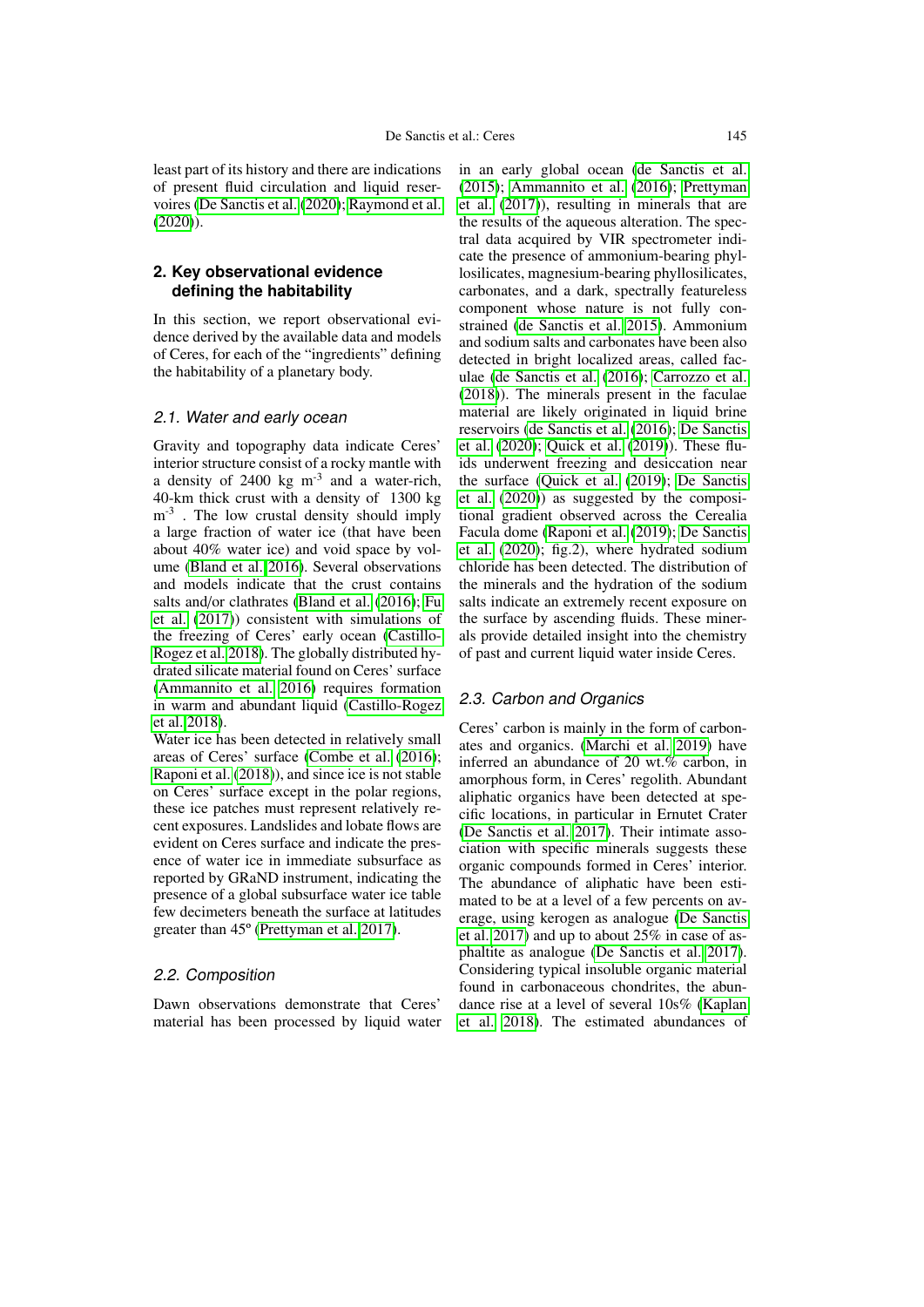

Fig. 1. Ceres' mountain Auhna Mons, which has been interpreted to be a cryovolcano (NASA/JPL-Caltech/UCLA/MPS/DLR/IDA/PSI).

those compounds are much larger with respect the aliphatic material found in Carbonaceous Chondrites.

## 2.4. Evidence for recent and/or on going activity

Several observations have indicated an active geology, likely driven by volatiles and salts (i.e., brines). The most evident expressions of recent (or on-going) activity are indicated by features such as the Occator crater faculae and Occator dome as well as Ahuna mons, and the water emission detected by Herschel [\(Ruesch](#page-3-6) [et al.](#page-3-6)  $(2016)$ , Küppers et al.  $(2014)$ ). The bright spots, or faculae observed in Occator mainly consist of sodium carbonates and chloride salts, which may represent the residue of crystallized brines extruded onto the crater floor from depth. Moreover, the discovery of hydrated sodium chloride and hydrated sodium carbonate on the faculae suggest a very short exposure to the surface, because these species are very sensitive to space weathering and dehydrates in a extremely short time scale: this material of aqueous origin seems to be exposed essentially at the geological present time. These minerals suggest that the faculae were created when briny fluids originating from a cryomagma chamber beneath Occator erupted onto Ceres' surface, followed by flash freezing of carbonate, salts and ice particles, particle fallback, and sublimation of any residual water ice.

The observed mineralogy implies Ceres' material went through a phase of advanced aqueous alteration [\(de Sanctis et al.](#page-3-4) [\(2015\)](#page-3-4), [de Sanctis](#page-3-7) [et al.](#page-3-7) [\(2016\)](#page-3-7)). The global distribution of material suggests alteration in an early ocean, developed soon after the accretion. However, there are several evidences that remnant liquid reservoirs inside Ceres are still present today.

### **3. Conclusions**

Several recent and ongoing studies have suggested that Ceres could have favourable conditions for the developing of life. This is mainly due to the clear identification of aqueously altered products, endogenic activity and circulation of salty fluids, including the evidence of bioessential elements in liquid water. Nevertheless, remains the problem about the long-term supply of chemical energy gradients. These can be sourced by endogenic, such